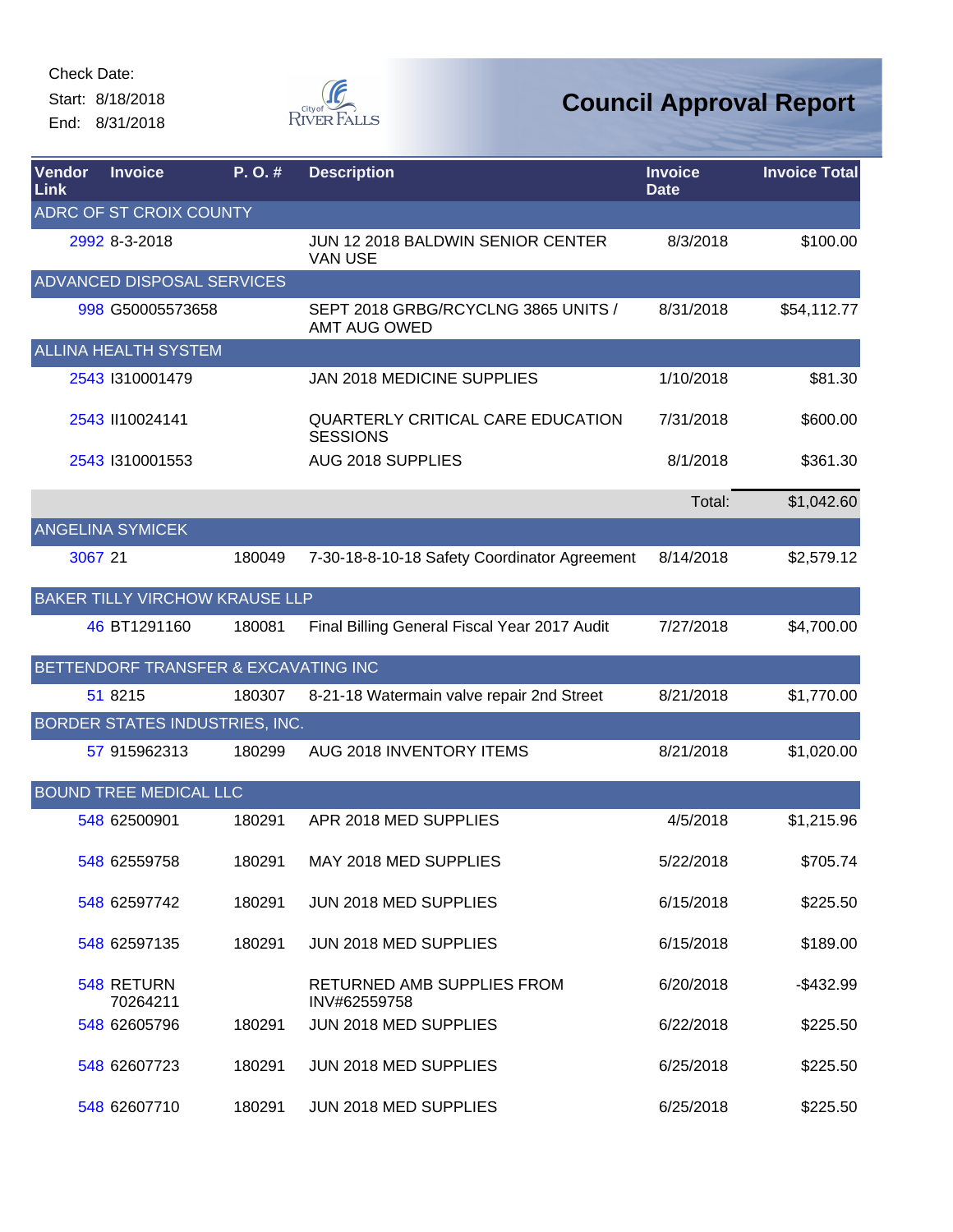Start: 8/18/2018

End: 8/31/2018



| Vendor<br><b>Link</b>     | <b>Invoice</b>                      | P. O. # | <b>Description</b>                                        | <b>Invoice</b><br><b>Date</b> | <b>Invoice Total</b> |
|---------------------------|-------------------------------------|---------|-----------------------------------------------------------|-------------------------------|----------------------|
|                           | 548 62669363                        | 180291  | 2018 MED SUPPLIES AUG 2018                                | 8/8/2018                      | \$4.48               |
|                           | 548 62667954                        | 180291  | AUG 2018 MED SUPPLIES                                     | 8/8/2018                      | \$1,060.66           |
|                           |                                     |         |                                                           | Total:                        | \$3,644.85           |
| <b>CORE &amp; MAIN LP</b> |                                     |         |                                                           |                               |                      |
|                           | 134 1922293                         |         | MAY 2018 WASH PAD SUPPLIES                                | 5/24/2018                     | \$670.00             |
| <b>CROES, NATHAN</b>      |                                     |         |                                                           |                               |                      |
|                           | 1057 2018 SFTY<br><b>FTWR RMBRS</b> |         | 2018 SAFETY FOOTWEAR<br><b>REIMBURSEMENT</b>              | 8/6/2018                      | \$150.00             |
|                           | DARRELL'S SEPTIC SERVICE INC        |         |                                                           |                               |                      |
|                           | 85 26866                            | 180079  | <b>JUL 2018 PORTA RENTALS</b><br>GWD/WSTSD/HOFFMAN/DRYRUN | 7/31/2018                     | \$645.58             |
|                           | 85 26865                            |         | JUL 2018 WHITETAIL RESTROOM CLEANING                      | 7/31/2018                     | \$45.00              |
|                           |                                     |         |                                                           | Total:                        | \$690.58             |
|                           | <b>DESIGNER PROPERTIES</b>          |         |                                                           |                               |                      |
|                           | 468 AUG 2018<br><b>SOLAR PYMT</b>   |         | AUG 2018 SOLAR PAYMENT 702 TROY ST<br>9364-00             | 8/15/2018                     | \$163.94             |
|                           | <b>ENTERPRISE FM TRUST</b>          |         |                                                           |                               |                      |
|                           | 456 FBN3525940                      | 180298  | AUG 2018 MTR POOL / BLDG INSPCTR<br><b>LEASE</b>          | 8/3/2018                      | \$2,781.32           |
| <b>FREEMAN, JAMES</b>     |                                     |         |                                                           |                               |                      |
|                           | 389 AUG 2018<br><b>SOLAR PYMT</b>   |         | AUG 2018 SOLAR PAYMENT 126 1/2 S MAIN<br>ST 9363-00       | 8/15/2018                     | \$172.34             |
|                           | <b>GENERAL ENGINEERING COMPANY</b>  |         |                                                           |                               |                      |
|                           | 1277 0006                           | 180219  | New and Repeat Commercial CC                              | 6/11/2018                     | \$8,800.00           |
| <b>GRACE PAULSON</b>      |                                     |         |                                                           |                               |                      |
|                           | 937 AUG 2018<br><b>SOLAR PYMT</b>   |         | AUG 2018 SOLAR PAYMENT 1036 CTY RD M<br>5856-00           | 8/15/2018                     | \$101.78             |
|                           | HUEBSCH LAUNDRY COMPANY             |         |                                                           |                               |                      |
|                           | 146 4104670                         | 180091  | 7-4-18 Rug service for WWTP                               | 7/4/2018                      | \$72.02              |
|                           | 146 4112212                         | 180091  | 7-18-18 Rug service for WWTP                              | 7/18/2018                     | \$64.74              |
|                           | 146 4104661                         |         | 7-04-18 PW BLDG BRUSHMATS / LINENS                        | 7/24/2018                     | \$40.50              |
|                           | 146 4115369                         | 180041  | 7-25-18 HUEBSCH ELECTRIC UNIFORMS                         | 7/25/2018                     | \$243.45             |
|                           | 146 4115370                         | 180046  | 7-25-18 HUEBSCH WATER UNIFORMS                            | 7/25/2018                     | \$36.75              |
|                           | 146 4115372                         | 180047  | 7-25-18 HUEBSCH WWTP UNIFORMS                             | 7/25/2018                     | \$44.57              |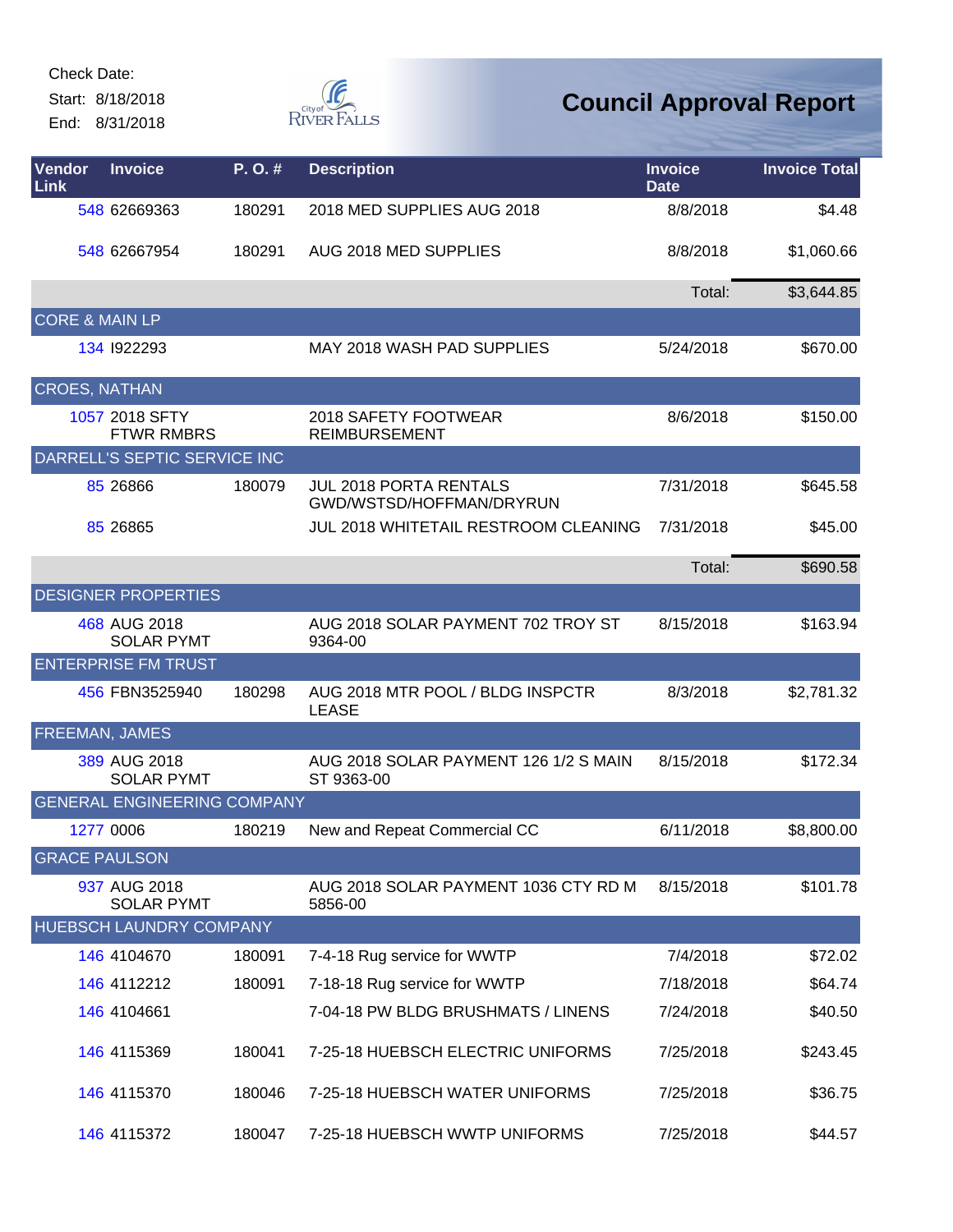Start: 8/18/2018





| Vendor<br>Link     | <b>Invoice</b>                             | P. O. # | <b>Description</b>                                  | <b>Invoice</b><br><b>Date</b> | <b>Invoice Total</b> |
|--------------------|--------------------------------------------|---------|-----------------------------------------------------|-------------------------------|----------------------|
|                    | 146 4119168                                | 180041  | 8-1-18 HUEBSCH ELECTRIC UNIFORMS                    | 8/1/2018                      | \$243.45             |
|                    | 146 4119169                                | 180046  | 8-1-2018 HUEBSCH WATER UNIFORMS                     | 8/1/2018                      | \$36.75              |
|                    | 146 4119171                                | 180047  | 8-1-2018 HUEBSCH WWTP UNIFORMS                      | 8/1/2018                      | \$44.57              |
|                    | 146 4119795                                |         | 8-1-18 PW BLDG BRUSHMATS / LINENS                   | 8/1/2018                      | \$35.40              |
|                    |                                            |         |                                                     | Total:                        | \$862.20             |
| I & S GROUP, INC   |                                            |         |                                                     |                               |                      |
|                    | 2787 50653-<br>pstg/mileage                | 180163  | Postage/Mileage for July 2018 Invoice               | 7/31/2018                     | \$92.92              |
|                    | <b>INNOVATIVE USERS GROUP</b>              |         |                                                     |                               |                      |
|                    | 2564 870Y20180817                          |         | USER GROUPS MEMBERSHIP to date of 10-<br>24-2019    | 8/17/2018                     | \$100.00             |
| JENSEN, SCOTT      |                                            |         |                                                     |                               |                      |
|                    | 1620 2018 SFTY<br><b>FTWR RMBRS</b>        |         | 2018 SAFETY FOOTWEAR<br><b>REIMBURSEMENT</b>        | 5/24/2018                     | \$150.00             |
|                    | KINNICROIX & RIVER FALLS VETERINERY CLINIC |         |                                                     |                               |                      |
|                    | 437 10563                                  |         | MAR 2018 GARAGE DOOR REPAIRS                        | 3/27/2018                     | \$178.50             |
| <b>KUSILEK JON</b> |                                            |         |                                                     |                               |                      |
|                    | 1148 2018 SFTY<br><b>FTWR RMBRS</b>        |         | 2018 SAFETY FOOTWEAR<br><b>REIMBURSEMENT</b>        | 8/6/2018                      | \$150.00             |
| <b>KWIK TRIP</b>   |                                            |         |                                                     |                               |                      |
|                    | 172 JUL 2018 FUEL                          |         | <b>JUL 2018 FUEL PURCHASES</b>                      | 7/31/2018                     | \$12,824.62          |
|                    | <b>LOFFLER COMPANIES INC</b>               |         |                                                     |                               |                      |
|                    | 182 2878624                                |         | 2018 CSR/COURT OVERAGE 7-19-18-8-18-18              | 8/7/2018                      | \$98.85              |
|                    | 182 23199268                               |         | 2018 AMB KONICA STANDARD PYMT                       | 8/17/2018                     | \$97.00              |
|                    |                                            |         |                                                     | Total:                        | \$195.85             |
|                    | MCKAHAN, CYNTHIA                           |         |                                                     |                               |                      |
|                    | 857 8-14-18<br><b>ELECTION</b>             |         | 8-14-2018 ELECTION 7.5hrs                           | 8/21/2018                     | \$67.50              |
|                    | MICHAEL G JOHNSON                          |         |                                                     |                               |                      |
|                    | 3459 1703                                  |         | AUG 2018 4 STAMPED KEYS / RE-KEY<br><b>CLOSET</b>   | 8/5/2018                      | \$27.00              |
|                    |                                            |         | MIDAMERICA ADMINISTRATIVE & RETIREMENT SOLUTIONS    |                               |                      |
|                    | 500 MAR000000693<br>0 FEES                 |         | FSA PROCESSING FEES Q4-2017 for 165<br><b>ITEMS</b> | 4/13/2018                     | \$536.25             |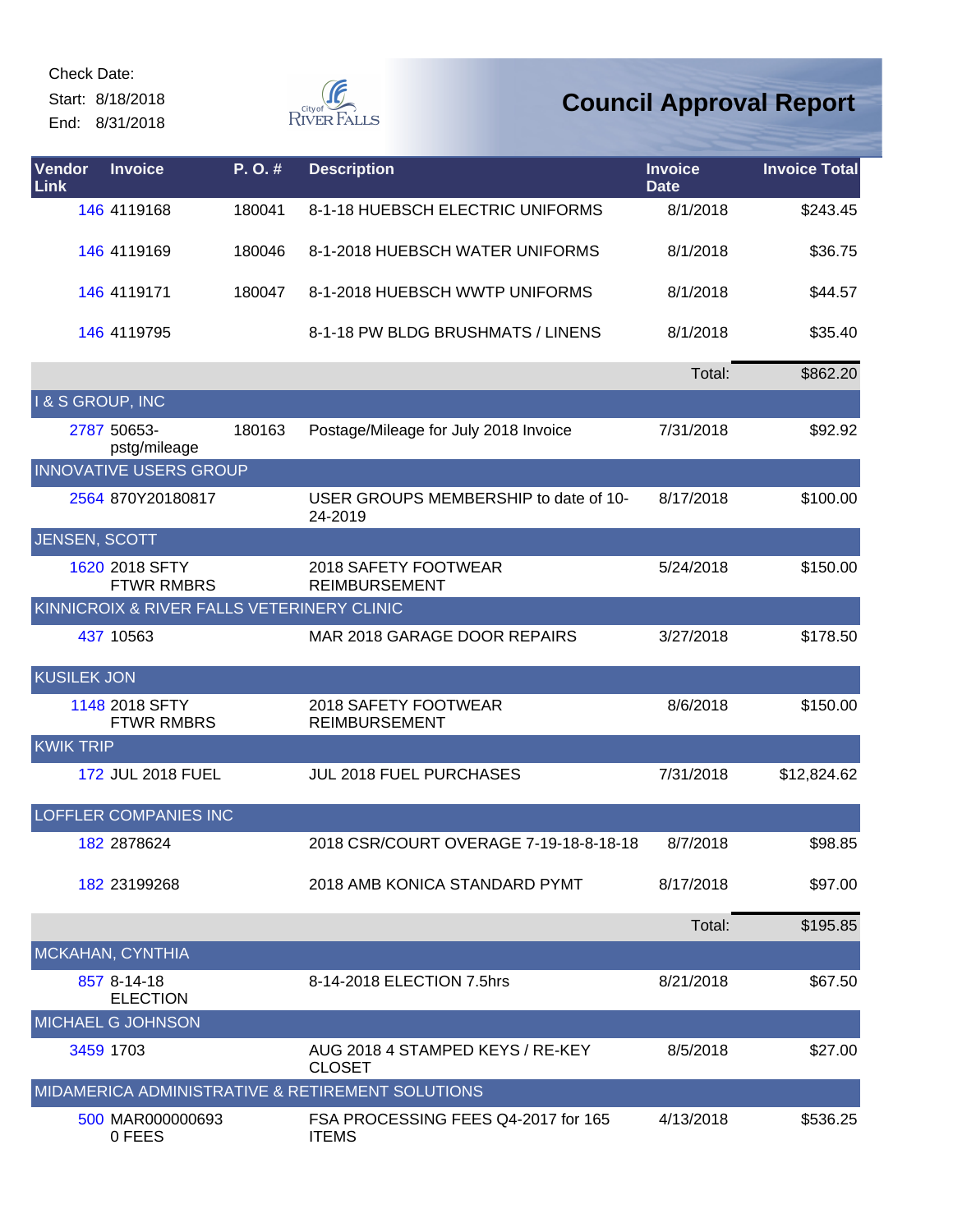Start: 8/18/2018 End: 8/31/2018



| Vendor<br>Link | <b>Invoice</b>                      | P.O.#  | <b>Description</b>                                         | <b>Invoice</b><br><b>Date</b> | <b>Invoice Total</b> |
|----------------|-------------------------------------|--------|------------------------------------------------------------|-------------------------------|----------------------|
|                | 500 MAR000000694<br>2               |        | HRA PROCESSING FEES Q4-2017 for 97<br><b>ITEMS</b>         | 4/13/2018                     | \$485.00             |
|                |                                     |        |                                                            | Total:                        | \$1,021.25           |
|                | MIDWEST CABLE MAINTENANCE OF WI INC |        |                                                            |                               |                      |
|                | 774 2018-1727                       |        | AUG 2018 FIBER REPAIR                                      | 8/8/2018                      | \$560.00             |
|                | MY RECEPTIONIST INC                 |        |                                                            |                               |                      |
|                | 192 S022030822                      | 180076 | SEPT 2018 EST AFTER HOURS PHONE<br>SRVCS/ AUG 162min       | 8/22/2018                     | \$229.31             |
|                | PIERCE COUNTY HIGHWAY DEPT          |        |                                                            |                               |                      |
|                | 453 180722                          | 180297 | JUL 2018 BRIDGE INSPECTION SERVICES                        | 8/13/2018                     | \$1,672.00           |
|                | RFMU PAYMENTS OR REFUNDS            |        |                                                            |                               |                      |
|                | 990610 9642-02 G<br><b>FOSBERG</b>  |        | <b>ENRGY ASSTNC REMAINING 1029 STATE ST</b><br>#36 9642-02 | 7/31/2018                     | \$35.00              |
|                | 990610 166408                       |        | RFMU OVERPYMT-819 S WASSON LN                              | 8/21/2018                     | \$233.67             |
|                | 990610 167100                       |        | RFMU OVERPYMT-717 VALLEY VIEW DR                           | 8/21/2018                     | \$395.41             |
|                | 990610 170004                       |        | RFMU OVERPYMT-736 SOUTHFORD DR                             | 8/21/2018                     | \$275.62             |
|                | 990610 209902                       |        | RFMU OVERPYMT-360 HIGH RIDGE RD                            | 8/21/2018                     | \$179.04             |
|                | 990610 235901                       |        | RFMU OVERPYMT-320 N 2ND ST                                 | 8/21/2018                     | \$588.72             |
|                | 990610 274105                       |        | RFMU OVERPYMT-107 S 3RD ST                                 | 8/21/2018                     | \$18.16              |
|                | 990610 321707                       |        | RFMU OVERPYMT-1015 MORGAN RD                               | 8/21/2018                     | \$21.81              |
|                | 990610 407211                       |        | RFMU OVERPYMT-293 NICOLE LN                                | 8/21/2018                     | \$408.64             |
|                | 990610 447700                       |        | RFMU OVERPYMT-517 E JOHNSON ST                             | 8/21/2018                     | \$64.16              |
|                | 990610 479103                       |        | RFMU OVERPYMT-223 W CEDAR ST                               | 8/21/2018                     | \$127.78             |
|                | 990610 488700                       |        | RFMU OVERPYMT-421 N FREMONT ST                             | 8/21/2018                     | \$144.90             |
|                | 990610 545302                       |        | RFMU OVERPYMT-403 N WINTER                                 | 8/21/2018                     | \$113.34             |
|                | 990610 569025                       |        | RFMU OVERPYMT-103 N PEARL ST                               | 8/21/2018                     | \$57.42              |
|                | 990610 642021                       |        | RFMU OVERPYMT-N8644 940TH ST                               | 8/21/2018                     | \$35.25              |
|                | 990610 685500                       |        | RFMU OVERPYMT-1766 SORENSEN ST                             | 8/21/2018                     | \$30.31              |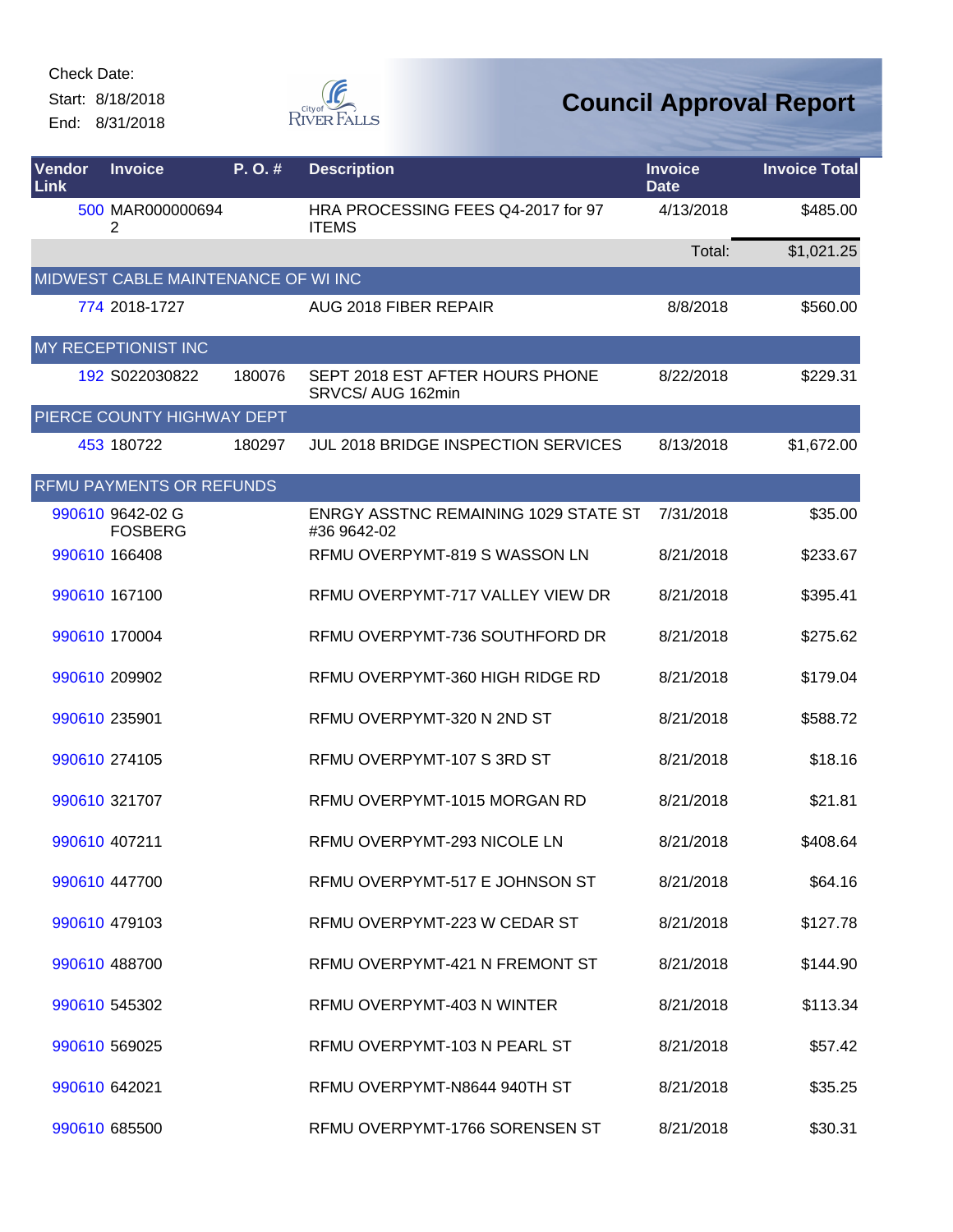Start: 8/18/2018 End: 8/31/2018



| <b>Vendor</b><br>Link | <b>Invoice</b>                      | P. O. # | <b>Description</b>                                         | <b>Invoice</b><br><b>Date</b> | <b>Invoice Total</b> |
|-----------------------|-------------------------------------|---------|------------------------------------------------------------|-------------------------------|----------------------|
|                       | 990610 724103                       |         | RFMU OVERPYMT-1450 RIVERSIDE DR                            | 8/21/2018                     | \$288.87             |
|                       | 990610 764314                       |         | RFMU OVERPYMT-237 BROADWAY ST                              | 8/21/2018                     | \$99.51              |
| 990610 798301         |                                     |         | RFMU OVERPYMT-3234 DERBY ST                                | 8/21/2018                     | \$13.12              |
| 990610 824001         |                                     |         | RFMU OVERPYMT-765 GLENMEADOW ST                            | 8/21/2018                     | \$165.82             |
| 990610 838801         |                                     |         | RFMU OVERPYMT - 1528 COVEY DR                              | 8/21/2018                     | \$94.94              |
|                       |                                     |         |                                                            | Total:                        | \$3,391.49           |
|                       | <b>RFPD PAYMENTS / REFUNDS</b>      |         |                                                            |                               |                      |
|                       | 992100 4108672                      |         | AUG 2 2018 OVERPAYMENT OF<br>CIT#04108672                  | 8/14/2018                     | \$5.00               |
|                       | ROGERS, JENNIFER                    |         |                                                            |                               |                      |
|                       | 2990 2018 ELCT<br><b>TRNG GUIDE</b> |         | AUG 2018 100 ELECTION TRAINING GUIDES                      | 8/7/2018                      | \$557.00             |
| <b>RUNNING INC</b>    |                                     |         |                                                            |                               |                      |
|                       | 1573 80218                          |         | RESTITUTION CIT#4N80ZDPGMX ITULA,<br><b>ALBERT SAIAIGA</b> | 8/2/2018                      | \$176.61             |
|                       | RYAN MECHANICAL INC                 |         |                                                            |                               |                      |
|                       | 3311 18-1172                        | 180279  | JUL 2018 Water piping connectons at Pub Wrk<br><b>Bldg</b> | 7/24/2018                     | \$1,068.00           |
|                       | 3311 18-1195                        | 180279  | JUL 2018 Water piping connectons at Pub<br>Works Bldg      | 7/26/2018                     | \$860.00             |
|                       |                                     |         |                                                            | Total:                        | \$1,928.00           |
|                       | <b>SCHWALEN, ROBERT</b>             |         |                                                            |                               |                      |
|                       | 476 2018 TOOL<br><b>ALWNC</b>       |         | 2018 TOOL ALLOWANCE USED TO DATE<br>\$173.87 OF \$300      | 8/23/2018                     | \$173.87             |
|                       | ST CROIX COUNTY HIGHWAY DEPARTMENT  |         |                                                            |                               |                      |
|                       | 956 592                             | 180263  | 6-17-6-30-2018 Chip Seal Program                           | 7/9/2018                      | \$109.53             |
|                       | 956 649                             | 180097  | Spray Patching 7-1-18 - 7-14-18                            | 7/24/2018                     | \$11,904.74          |
|                       | 956 650                             | 180263  | 7-1-18 7-14-18 Chip Seal Program                           | 7/24/2018                     | \$303.41             |
|                       |                                     |         |                                                            | Total:                        | \$12,317.68          |
|                       | STAFFORD ROSENBAUM                  |         |                                                            |                               |                      |
|                       | 2522 1213112                        | 180087  | JUL 2018 TOWN OF TROY SUIT LEGAL<br><b>SERVICES</b>        | 8/21/2018                     | \$15,074.76          |